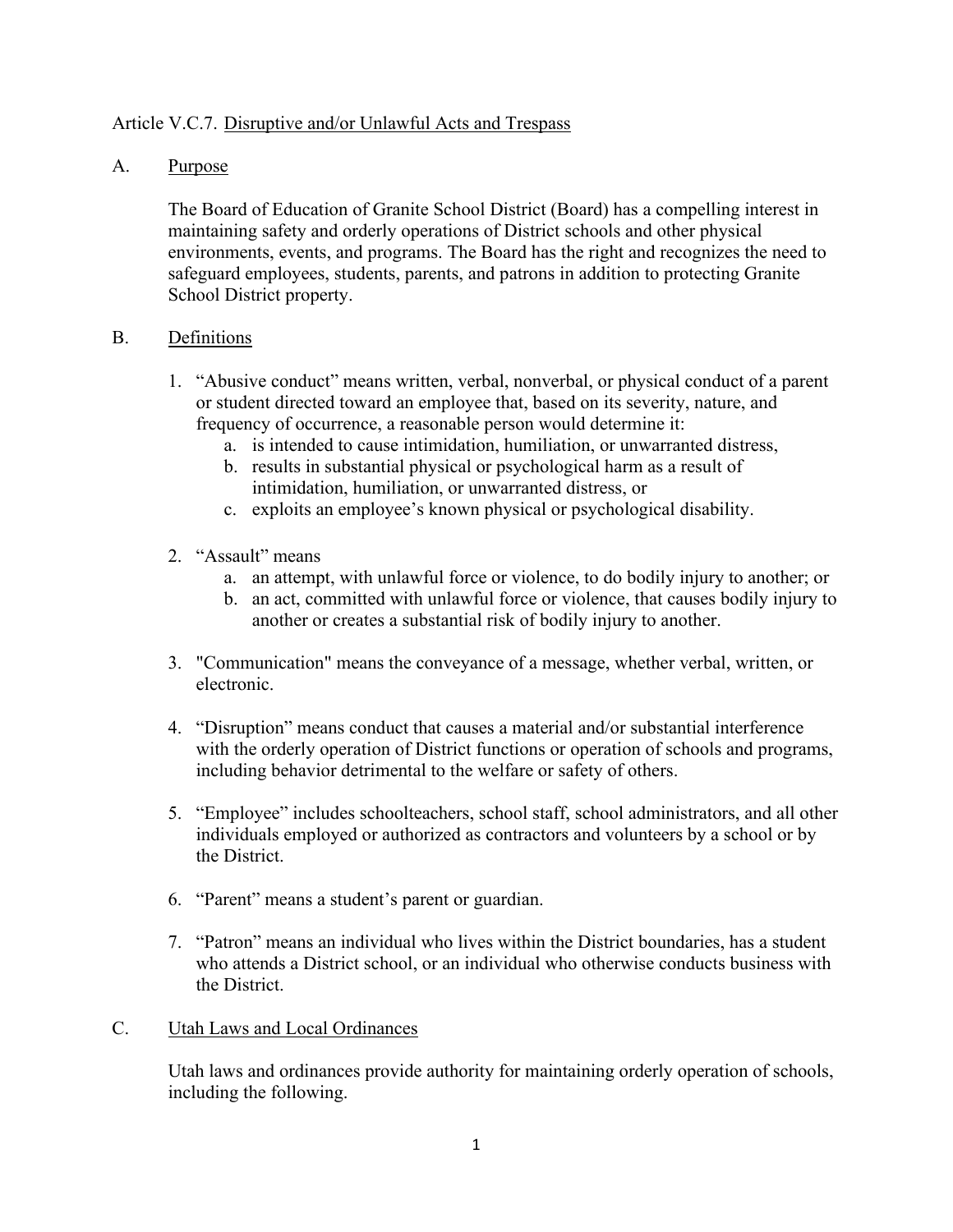- 1. Salt Lake County Ordinance 10.32. Unlawful Acts in or about Schools, Colleges or Universities reads:
	- A. It is unlawful for any person to annoy, disturb or otherwise prevent the orderly conduct of the activities, administration or classes of any school . . .
	- B. It is unlawful for any person to annoy, disturb, assault or molest any student or employee of any school . . . while in or on such school . . . building, or on the grounds thereof.
	- C. It is unlawful for any person to loiter, idle, wander, stroll or play in, about, or on any school . . . grounds or building, either on foot or in or on any vehicle, without having some lawful business therein or thereabout, or in connection with such school . . . or the employees thereof.
	- D. It is unlawful for any person to conduct him or herself in a lewd, wanton or lascivious manner in speech or behavior in, about or on any school . . . buildings or grounds.
	- E. It is unlawful for any person to park or move a vehicle in the immediate vicinity of or on the grounds of any school . . . for the purpose of annoying or molesting the students or employees thereof, or in an effort to induce, entice or invite students or employees into or on the vehicle for immoral purposes.
	- F. Violation of these sections shall be punished as a Class B misdemeanor.
- 2. Utah Code §76-9-106, Disrupting the Operation of a School reads:

(1) A person is guilty of disrupting the operation of a school if the person, after being asked to leave by a school official, remains on school property for the purpose of encouraging or creating an unreasonable and substantial disruption or risk of disruption of a class, activity, program, or other function. . . . of a public or private school.

(2) For the purposes of this section, "school property" includes property being used by a public . . . school for a school function.

3. Utah Code §76-9-102, Disorderly Conduct reads:

(2) A person is guilty of disorderly conduct if [that person]:

(a) refuses to comply with the lawful order of the police to move from a public place, or knowingly creates a hazardous or physically offensive condition, by any act which serves no legitimate purpose; or

(b) intending to cause public inconvenience, annoyance, or alarm, or recklessly creating a risk thereof, [that person]:

(i) engages in fighting or in violent, tumultuous, or threatening behavior;

(ii) makes unreasonable noises in a public place;

(iii) makes unreasonable noises in a private place which can be heard in a public place; or

(iv) obstructs vehicular or pedestrian traffic.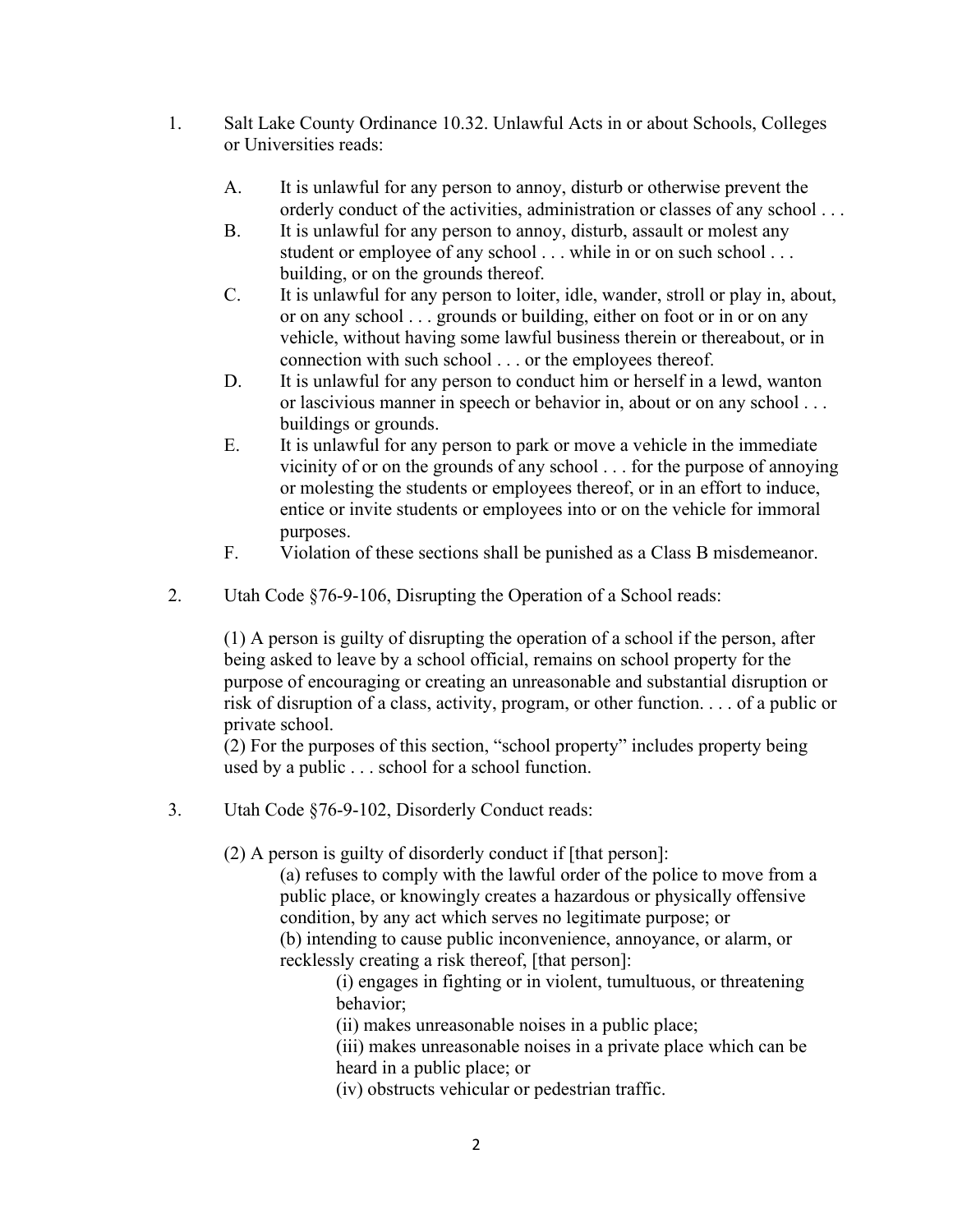4. Utah Code §53G-8-603, Criminal Trespass upon School Property reads:

(1) A person is guilty of criminal trespass upon school property if the person does the following:

(a) enters or remains unlawfully upon school property, and:

(i) intends to cause annoyance or injury to a person or damage to property on the school property;

(ii) intends to commit a crime; or

(iii) is reckless as to whether the person's presence will cause fear for the safety of another; or

(b) enters or remains without authorization upon school property if notice against entry or remaining has been given by:

> (i) personal communication to the person by a school official or an individual with apparent authority to act for a school official;

(ii) the posting of signs reasonably likely to come to the attention of trespassers;

(iii) fencing or other enclosure obviously designed to exclude trespassers; or

(iv) a current order of suspension or expulsion.

5. Utah Code §76-9-107, Unauthorized Entry of School Bus reads:

(2) A person is guilty of a class B misdemeanor if the person:

(a) enters a school bus with the intent to commit a criminal offense;

(b) enters a school bus and disrupts or interferes with the driver; or

(c) enters a school bus and refuses to leave the bus after being ordered to leave by the driver and the person:

(i) is not a peace officer acting within the scope of his or her authority as a peace officer;

(ii) is not authorized by the school district to board the bus as a student or as an individual employed by the school district or volunteering as a participant in a school activity;

(iii) causes or attempts to cause a disruption or an annoyance to any passenger on the bus; or

(iv) is reckless as to whether the person's presence or behavior will cause fear on the part of any passenger on the bus.

6. Utah Code §76-5-102.3, Assault against school employees reads:

(1) Any person who commits an assault [] or commits a threat of violence [] against an employee of a public or private school, with knowledge that the individual is an employee, and when the employee is acting within the scope of his authority as an employee, is guilty of a class A misdemeanor. (2) As used in this section, "employee" includes a volunteer.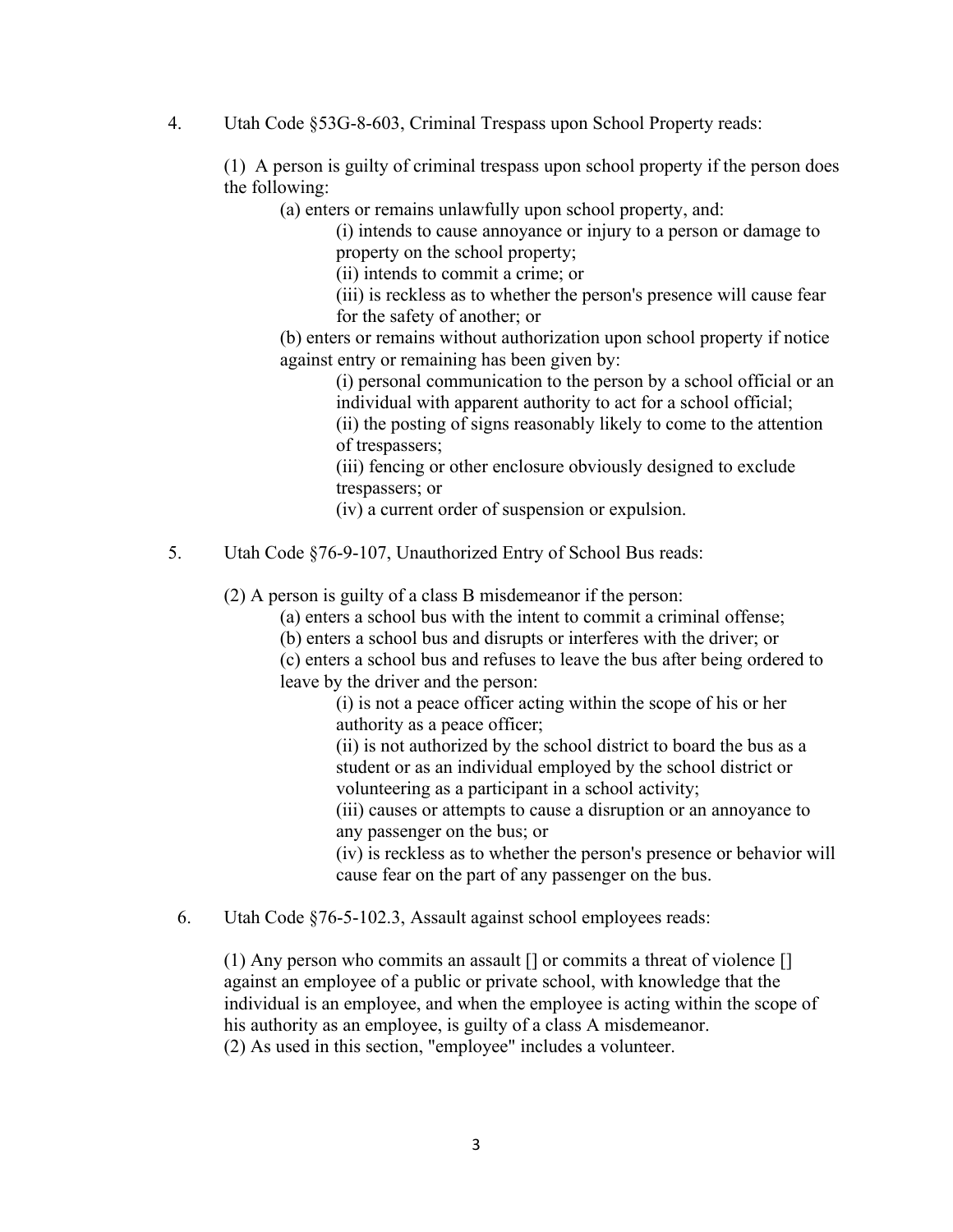## D. Statement of Policy

Schools are places where core values of civility and respect are taught and modeled for students and the greater community. All members of the school and district community, including employees, students, parents, and patrons are expected to act consistently with these values. Failure to comply with this policy, which causes disruption to the school environment or District programming, may lead to exclusion from District property and involvement of law enforcement.

- 1. Under the direction of District administration, the building principal or principal's designee is authorized to secure, manage, and control school buildings, grounds, and other District property, including school busses, to promote safety and orderly operation. This authority includes the discretion to evaluate the conduct of individuals in light of the forgoing statutes and ordinances as well as other factors the principals or principals' designee reasonably believes to be relevant.
- 2. Employees, students, parents, and patrons are prohibited from causing undue disruption to district and school operations, events, or programs. This prohibition does not limit the speech rights or freedom of movement of individuals unless and until conduct or communication is deemed threatening or unlawful, constitutes trespass, disrupts an event or program, or otherwise disrupts the orderly operation of schools.
- 3. Employees, students, parents, and patrons are prohibited from engaging in abusive conduct toward educators. Conduct that causes intimidation, humiliation, or unwarranted distress prevents educators from serving students. Deliberately or recklessly making false or unfounded accusations about educators, depending on the circumstances, may constitute abusive conduct.
- 4. Where an individual's communications, presence, or conduct may violate criminal laws, threatens the safe and/or orderly operation of a school or school activity, poses an unreasonable or substantial risk of disruption, or constitutes abusive conduct the principal is authorized to take appropriate action to restore a safe and orderly environment. Reasonable action includes, but is not limited to:
	- a. ordering unsafe, disruptive, or disorderly conduct to cease;
	- b. directing individuals to leave District property or any school function or activity and/or revoking permission for the individual to remain on district property; and
	- c. removing or transferring a student from a class, activity, or program.
- 5. Law enforcement may be called upon to prevent and/or eliminate disruptions and to restore a safe and orderly environment. Law enforcement may also impose criminal penalties or pursue criminal sanctions consistent with the law.
- 6. The superintendent or designees serve as building administrators in nonschool, District facilities and exercise the same authority and discretion as principals.